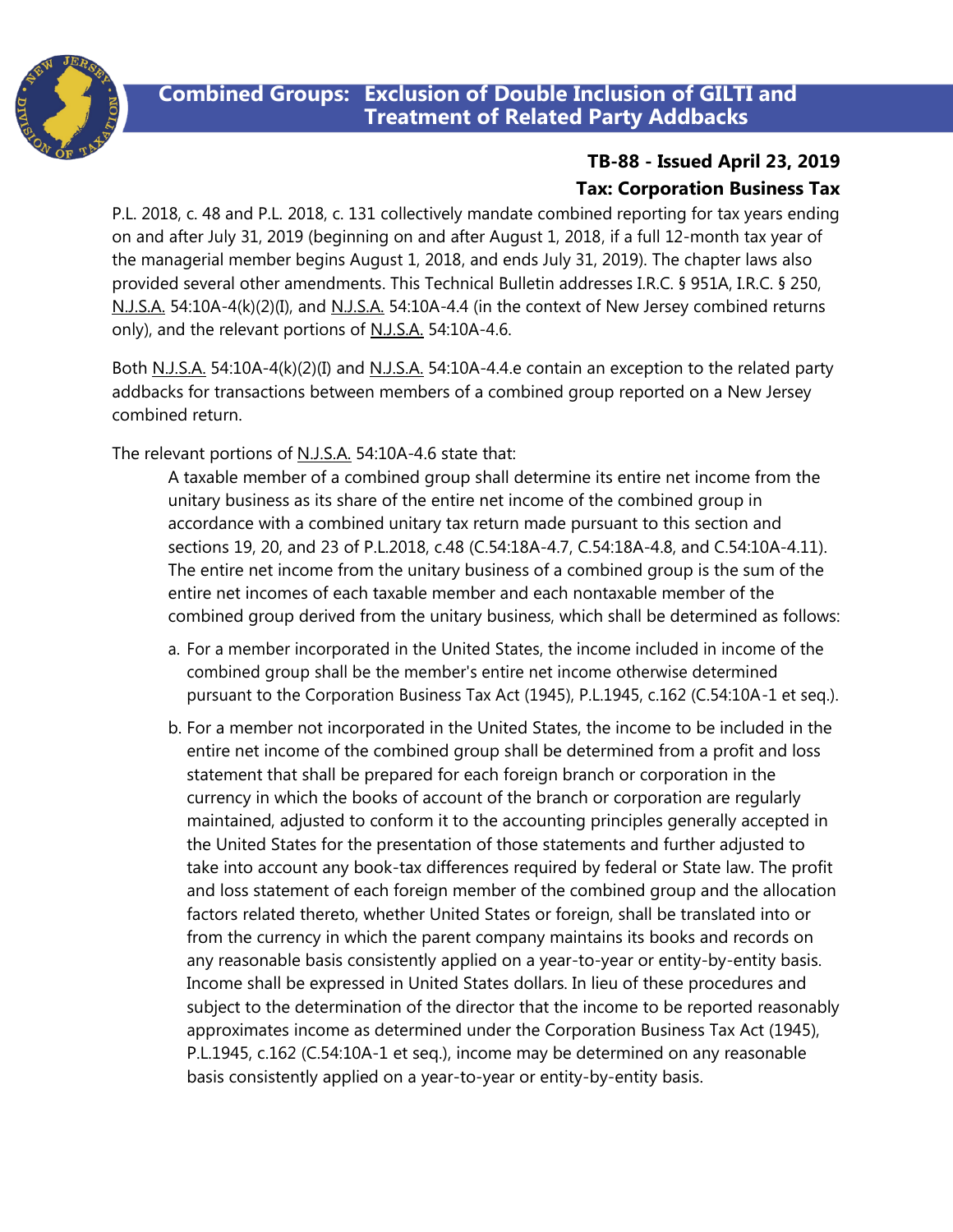N.J.S.A. 54:10A-4.11 also mandates a water's-edge default filing method with an option of the managerial member to choose either a world-wide election or affiliated group election.

This publication provides information on how members of a combined group included on the same New Jersey combined return will comply with various statutory provisions.

#### **GILTI and the I.R.C. § 250(a) Deduction**

For New Jersey Corporation Business Tax purposes, a combined group can include the controlled foreign corporations that generate Global Intangible Low Tax Income (GILTI) included in other members' entire net income. Members of a combined group that are incorporated under the laws of a foreign nation must include all world-wide income regardless of whether it is included as income for federal purposes.

Although there are certain income exclusions for New Jersey Corporation Business Tax (CBT) purposes, there is not a provision in the CBT that specifically excludes the non-effectively connected income of a member of a combined group that is a corporation incorporated under the laws of a foreign nation. The income of a controlled foreign corporation is included in the combined group income if the controlled foreign corporation is a member included on the same New Jersey combined return. Therefore, the inclusion of GILTI generated by the controlled foreign corporation in the entire net income of other members of a combined group would improperly result in a double inclusion (and double taxation) of the same income. The Division of Taxation has determined that such double inclusion of the same income is improper. A schedule is being created for taxpayer's to use, which will eliminate the double taxation of GILTI. The schedule will require the following information:

- 1. The amount of GILTI (in part or in whole) reported for federal tax purposes by the members of the combined group that are included in the New Jersey combined return;
- 2. The identity of other members of the combined group that are included in the same New Jersey combined return, which are the controlled foreign corporations that generated GILTI;
- 3. The amount of the controlled foreign corporation members' income that generated GILTI, which is already included in the combined group's entire net income; and
- 4. The identity of any other controlled foreign corporations that were not included in the same New Jersey combined return but that also generated GILTI.
- **Note:** Only GILTI amounts that are directly attributable to the controlled foreign corporation combined group members that are included in the same New Jersey combined return can be excluded. GILTI that is not attributable to any of the members of the same New Jersey combined return cannot be excluded.

The deduction available in N.J.S.A. 54:10A-4.15 (relating to IRC § 250) remains available to the extent it was taken for federal purposes if the GILTI is excluded by the Director to prevent double taxation.